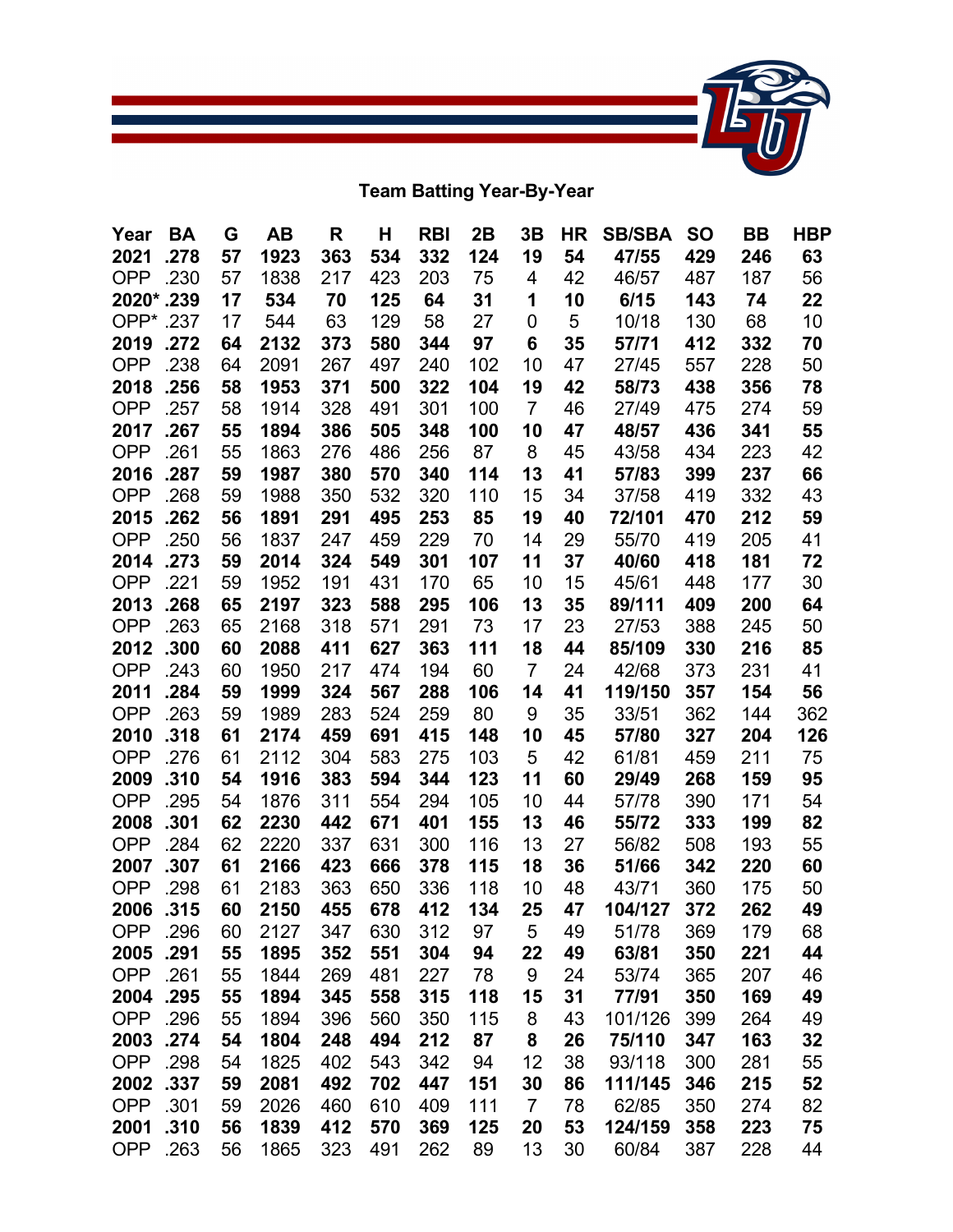| 2000       | .310      | 59        | 1932      | 379       | 599       | 344       | 104       | 19        | 55        | 196/253       | 378       | 201       | 63             |
|------------|-----------|-----------|-----------|-----------|-----------|-----------|-----------|-----------|-----------|---------------|-----------|-----------|----------------|
| <b>OPP</b> | .279      | 59        | 1940      | 315       | 542       | 291       | 99        | 9         | 34        | 55/92         | 393       | 233       | 42             |
| 1999       | .287      | 54        | 1743      | 345       | 500       | 318       | 91        | 18        | 52        | 104/145       | 414       | 271       | 46             |
| <b>OPP</b> | .310      | 54        | 1831      | 422       | 567       | 370       | 112       | 8         | 51        | 75/103        | 329       | 301       | 34             |
| 1998       | .329      | 61        | 1967      | 452       | 647       | 404       | 114       | 23        | 87        | 138/185       | 356       | 200       | 52             |
| <b>OPP</b> | .285      | 61        | 1943      | 374       | 554       | 324       | 117       | 6         | 67        | 43/74         | 386       | 271       | 37             |
| 1997       | .289      | 57        | 1920      | 342       | 555       | 301       | 113       | 10        | 41        | 33/47         | 318       | 200       | 32             |
| <b>OPP</b> | .279      | 57        | 1839      | 355       | 514       | 312       | 116       | 12        | 62        | 72/98         | 405       | 263       | 36             |
| 1996       | .286      | 48        | 1569      | 260       | 448       | 223       | 91        | 13        | 27        | 32/50         | 278       | 123       | 33             |
| <b>OPP</b> | .288      | 48        | 1517      | 329       | 437       | 275       | 89        | 13        | 42        | 48/69         | 302       | 230       | 48             |
| 1995       | .299      | 53        | 1721      | 350       | 515       | 304       | 103       | 15        | 51        | 65/92         | 230       | 167       | 44             |
| <b>OPP</b> | .258      | 53        | 1706      | 287       | 441       | 239       | 81        | 9         | 36        | 42/68         | 295       | 207       | 33             |
| 1994       | .313      | 52        | 1724      | 301       | 540       | 258       | 118       | 11        | 32        | 56/83         | 285       | 190       | 26             |
| <b>OPP</b> | .293      | 52        | 1696      | 348       | 497       | 300       | 105       | 12        | 39        | 63/99         | 234       | 244       | 28             |
| 1993       | .279      | 48        | 1560      | 281       | 436       | 245       | 86        | 6         | 42        | 46/67         | 298       | 181       | 41             |
| <b>OPP</b> | .276      | 48        | 1571      | 291       | 433       | 251       | 91        | 14        | 29        | 59/91         | 239       | 180       | 25             |
| 1992       | .309      | 48        | 1633      | 346       | 504       | 307       | 99        | 18        | 35        | 56/70         | 270       | 200       | 25             |
| <b>OPP</b> | .297      | 48        | 1554      | 319       | 461       | 264       | 77        | 11        | 31        | 49/77         | 256       | 241       | 26             |
| 1991       | .317      | 47        | 1529      | 315       | 484       | 274       | 79        | 36        | 36        | 45/61         | 237       | 184       | 28             |
| <b>OPP</b> | .269      | 47        | 1445      | 388       | 388       | 183       | 74        | 30        | 30        | 45/72         | 267       | 160       | 20             |
| 1990       | .308      | 48        | 1630      | 325       | 502       | 291       | 91        | 24        | 33        | 92/115        | 228       | 196       | 20             |
| <b>OPP</b> | .273      | 48        | 1613      | 304       | 441       | 250       | 88        | 9         | 26        | 82/97         | 273       | 225       | 24             |
| 1989       | .310      | 49        | 1633      | 324       | 506       | 274       | 78        | 20        | 43        | 95/122        | 265       | 154       | 17             |
| <b>OPP</b> | .286      | 49        | 1599      | 290       | 458       | 249       | 89        | 15        | 45        | 43/61         | 261       | 178       | 14             |
| 1988       | .275      | 50        | 1640      | 292       | 451       | 257       | 93        | 18        | 54        | 73/98         | 252       | 157       | 27             |
| <b>OPP</b> | .316      | 50        | 1755      | 391       | 554       | 328       | 97        | 16        | 63        | 72/104        | 243       | 208       | 16             |
| 1987       | .250      | 38        | 1246      | 154       | 311       | 135       | 47        | 11        | 6         | 52/70         | 240       | 136       | 6              |
| <b>OPP</b> | .302      | 38        | 1301      | 266       | 393       | 217       | 63        | 19        | 43        | 25/58         | 173       | 158       | 16             |
| 1986       | .326      | 40        | 1377      | 366       | 449       | 317       | 77        | 16        | 58        | 54/75         | 225       | 235       | 16             |
| <b>OPP</b> | .275      | 40        | 1395      | 238       | 383       | 204       | 67        | 13        | 24        | 38/56         | 207       | 140       | 11             |
| 1985       | .330      | 42        | 1466      | 417       | 484       | 384       | 74        | 26        | 61        | 81/93         | 212       | 242       | 18             |
| <b>OPP</b> | .308      | 42        | 1440      | 283       | 443       | 259       | 68        | 12        | 35        | 48/65         | 209       | 151       | 25             |
| 1984       | .283      | 42        | 1213      | 262       | 343       | 224       | 50        | 27        | 27        | 61/89         | 212       | 191       | 15             |
| <b>OPP</b> | .292      | 42        | 1231      | 218       | 360       | 185       | 69        | 18        | 22        | 47/67         | 183       | 113       | 10             |
| 1983       | .331      | 57        | 1748      | 472       | 579       | 422       | 97        | 53        | 39        | 156/201       | 202       | 281       | 23             |
| <b>OPP</b> | .276      | 57        | 1635      | 281       | 452       | 225       | 70        | 16        | 29        | 25/70         | 254       | 205       | 13             |
| 1982       | .311      | 48        | 1504      | 329       | 468       | 307       | 51        | 27        | 23        | 102/125       | 159       | 219       | 17             |
| <b>OPP</b> | .274      | 48        | 1540      | 282       | 422       | <b>NA</b> | 80        | 25        | 31        | NA/NA         | 168       | 169       | 11             |
| 1981       | .329      | 52        | 1784      | 435       | 587       | 391       | 117       | 40        | 43        | 88/116        | 172       | 273       | 20             |
| <b>OPP</b> | .251      | 52        | 1700      | 257       | 426       | <b>NA</b> | 78        | 19        | 29        | 51/70         | 241       | 212       | 6              |
| 1980       | .290      | 43        | 1208      | 264       | 350       | 225       | 56        | 17        | 18        | 80/97         | 167       | 224       | 12             |
| <b>OPP</b> | .233      | 43        | 1208      | 171       | 281       | 132       | 54        | 13        | 16        | 33/46         | 249       | 153       | 9              |
| 1979       | .295      | 34        | 1086      | 249       | 320       | 209       | 60        | 18        | 17        | 56/69         | 176       | 196       | 9              |
| <b>OPP</b> | .257      | 34        | 1140      | 192       | 293       | 157       | 61        | 12        | 25        | 36/42         | 179       | 114       | 5              |
| 1978       | .290      | 34        | 1096      | 244       | 318       | 201       | 46        | 29        | 10        | 78/90         | 193       | 170       | $\overline{7}$ |
| <b>OPP</b> | .250      | 34        | 1140      | 183       | 285       | 140       | 44        | 22        | 9         | 41/46         | 129       | 117       | 3              |
| 1977       | .244      | 34        | 1016      | 159       | 248       | 140       | 27        | 18        | 18        | 69/NA         | 148       | 185       | 13             |
| <b>OPP</b> | <b>NA</b> | <b>NA</b> | <b>NA</b> | <b>NA</b> | <b>NA</b> | <b>NA</b> | <b>NA</b> | NA        | <b>NA</b> | NA/NA         | <b>NA</b> | <b>NA</b> | NА             |
| 1976       | .327      | 41        | 1266      | 355       | 414       | 290       | 51        | 27        | 34        | <b>163/NA</b> | 226       | 235       | 30             |
| <b>OPP</b> | <b>NA</b> | NA        | <b>NA</b> | <b>NA</b> | NA        | <b>NA</b> | <b>NA</b> | <b>NA</b> | <b>NA</b> | NA/NA         | <b>NA</b> | <b>NA</b> | NA             |